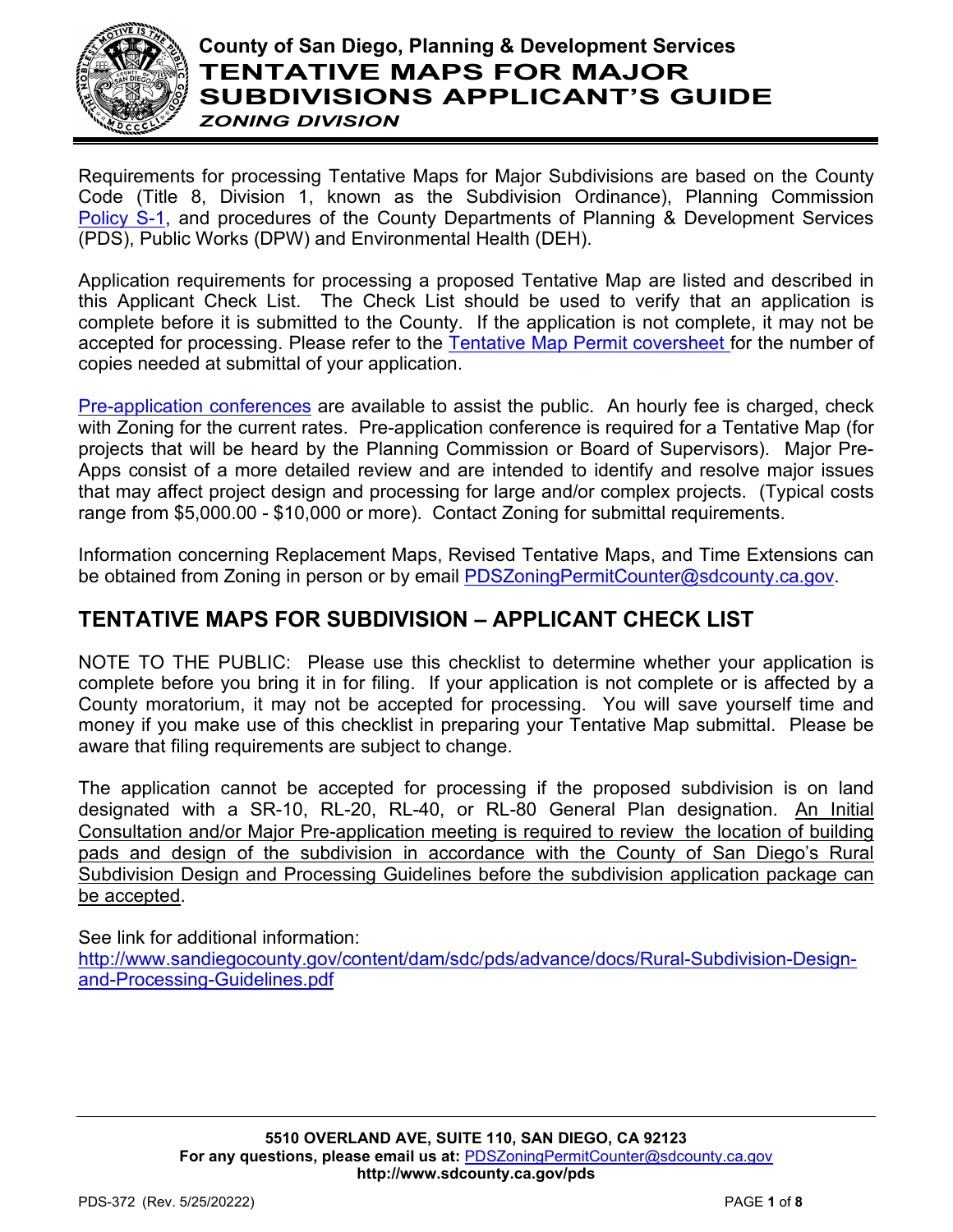

# **PART I: MORATORIA**

The County Code prohibits acceptance of Tentative Maps for projects located in moratorium areas. Email Zoning at [PDSZoningPermitCounter@sdcounty.ca.gov](mailto:PDSZoningPermitCounter@sdcounty.ca.gov) to determine whether it can be accepted for processing.

# **PART II: FEES AND DEPOSITS**

All required fees and deposits must be paid on submittal of application. Checks are made payable to the "County of San Diego." Two party checks are not acceptable.

> **NOTE:** FEES ARE SUBJECT TO CHANGE. PLEASE CONSULT PLANNING & DEVELOPMENT SERVICES FOR CURRENT FEES.

# **PART III: DOCUMENTS**

You must include the following documents with your submittal at the time you file the Tentative Map application:

**Discretionary Permit Application Form** [\(PDS-346\)](http://www.sdcounty.ca.gov/pds/zoning/formfields/PDS-PLN-346.pdf). Complete the front of this form. The back will be completed at time of submittal by Zoning staff.

**Environmental Documents.** (See Sec. 81.302 of County Code of Regulatory Ordinances.)

One (1) completed copy of [PDS-367,](http://www.sdcounty.ca.gov/pds/zoning/formfields/PDS-PLN-367.pdf) Application for Environmental Initial Study (AEIS), USGS map with site marked and photos with directions marked.

**OR**

For an application covered by a previous environmental document, submit one (1) copy of [PDS-366,](http://www.sdcounty.ca.gov/pds/zoning/formfields/PDS-PLN-366.pdf) Environmental Review Update Application and one (1) copy of original AEIS, [PDS-367.](http://www.sdcounty.ca.gov/pds/zoning/formfields/PDS-PLN-367.pdf)

#### **OR**

- $\Box$  If the Tentative Map is a division of existing multiple family units into condominiums, it is categorically exempt from environmental review procedures pursuant to Section 15101 Class 1 (K) of the State Guidelines for implementation of the California Environmental Quality Act (CEQA).
- **Slope Analysis.** Every Slope Analysis must be signed by a registered civil engineer, licensed land surveyor, architect or landscape architect. Refer to [Policy S-1](http://www.sdcounty.ca.gov/pds/zoning/formfields/POLICY-S-1.pdf) and [PDS-374](http://www.sdcounty.ca.gov/pds/zoning/formfields/PDS-PLN-374.pdf) for further information.

**Resource Protection Ordinance.** A Resource Protection Ordinance Study is required to determine if sensitive lands are located on the property and whether the Resource Protection Regulations should be applied. Please refer to [PDS-374](http://www.sdcounty.ca.gov/pds/zoning/formfields/PDS-PLN-374.pdf) and [PDS-394](http://www.sdcounty.ca.gov/pds/zoning/formfields/PDS-PLN-394.pdf) for additional information.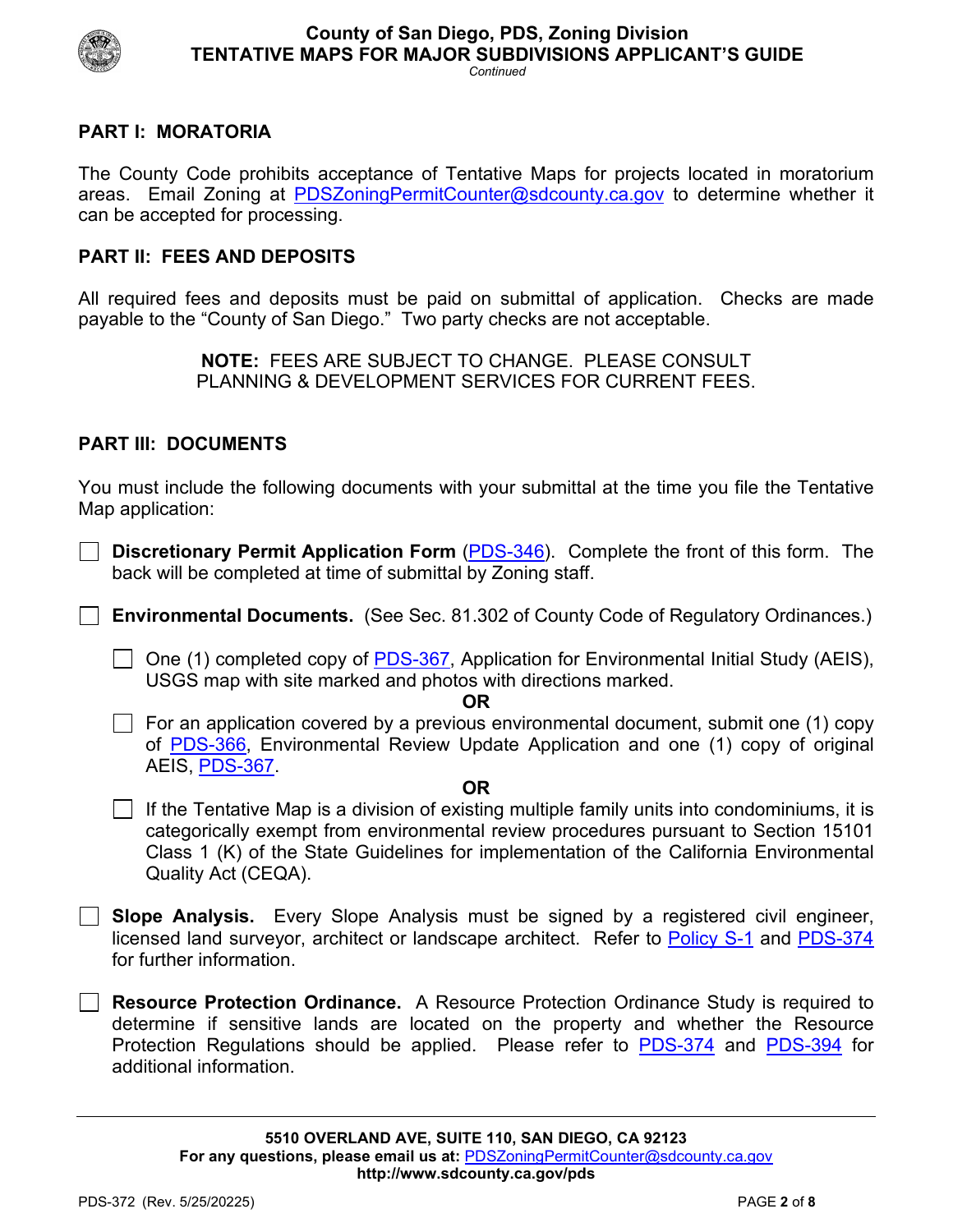|                                                                                                                                                                                                                                                                                                                                                  | <b>County of San Diego, PDS, Zoning Division</b><br>TENTATIVE MAPS FOR MAJOR SUBDIVISIONS APPLICANT'S GUIDE<br>Continued                                                                                                                                      |                                                                                                                                                                                     |  |  |
|--------------------------------------------------------------------------------------------------------------------------------------------------------------------------------------------------------------------------------------------------------------------------------------------------------------------------------------------------|---------------------------------------------------------------------------------------------------------------------------------------------------------------------------------------------------------------------------------------------------------------|-------------------------------------------------------------------------------------------------------------------------------------------------------------------------------------|--|--|
|                                                                                                                                                                                                                                                                                                                                                  | <b>Preliminary Drainage Study.</b> Please contact the Department of Public Works, Land<br>Development Division, at (858) 694-3810 for further information about this requirement.                                                                             |                                                                                                                                                                                     |  |  |
|                                                                                                                                                                                                                                                                                                                                                  | <b>Evidence of Legal Parcel.</b> See <b>Policy G-3</b> . Top half must be completed and signed.                                                                                                                                                               |                                                                                                                                                                                     |  |  |
| <b>Preliminary Title Report.</b> All applications must include two (2) copies of the Preliminary<br>Title Report not more than six months old.                                                                                                                                                                                                   |                                                                                                                                                                                                                                                               |                                                                                                                                                                                     |  |  |
| <b>Disclosure Statement.</b> (PDS-305) Must be completed, signed and dated.                                                                                                                                                                                                                                                                      |                                                                                                                                                                                                                                                               |                                                                                                                                                                                     |  |  |
| Specific Plans, etc. being filed concurrently                                                                                                                                                                                                                                                                                                    | Associated requests for Rezones, Major Use Permits, Variances, Boundary Adjustments,<br>(Planned Development Projects must be filed concurrently. Projects in the I-15 corridor and<br>new condos with a 'B' designator must submit site plans concurrently.) |                                                                                                                                                                                     |  |  |
| district (Elementary, Junior High and High School).                                                                                                                                                                                                                                                                                              | <b>School Service Letter(s).</b> (PDS-399SC) Must be completed and signed by each school                                                                                                                                                                      |                                                                                                                                                                                     |  |  |
| <b>Sewer Service Letter.</b> (PDS-399S) Must be completed and signed by the district or public<br>agency which would provide sewer service for the project. (If applicable)                                                                                                                                                                      |                                                                                                                                                                                                                                                               |                                                                                                                                                                                     |  |  |
| <b>Water Service Letter.</b> (PDS-399W) Must be completed and signed by the district or public<br>agency which would provide water service for the project. (If applicable)                                                                                                                                                                      |                                                                                                                                                                                                                                                               |                                                                                                                                                                                     |  |  |
| Fire Protection Service Letter. (PDS-399F) Must be completed and signed by the district<br>or public agency which would provide fire protection service for the project.                                                                                                                                                                         |                                                                                                                                                                                                                                                               |                                                                                                                                                                                     |  |  |
| <b>Public Notice.</b> (PDS-514, 515, 516, 524) This Department must notify all owners of<br>property within a designated distance. Please see table below for more details. (Board<br>Policy I-49). In order to complete the notification, the following must be submitted with the<br>application (refer to PDS-516 for detailed instructions): |                                                                                                                                                                                                                                                               |                                                                                                                                                                                     |  |  |
| 500' Min. Distribution Distance of<br><b>Public Notices; Min. of 20 Property</b><br><b>Owners</b>                                                                                                                                                                                                                                                | 1000' Min. Distribution Distance of<br><b>Public Notices; Min. of 50 Property</b><br><b>Owners</b>                                                                                                                                                            | 1500' Min. Distribution Distance of<br><b>Public Notices; Min. of 100 Property</b><br><b>Owners</b>                                                                                 |  |  |
| • Administrative Permits<br>• Habitat Loss Permits<br>• Minor Use Permits<br>• Open Space Encroachment<br>• Reclamation Plan<br>• Site Plan (<10,000 sq ft.)<br>• Tentative Parcel Map<br>• Variance<br>• Wireless Facilities<br>• Appeals of above projects                                                                                     | • Agricultural Preserve Establishment/<br>Disestablishment<br>· Alcoholic Beverage License<br>• Open Space Vacation<br>• Tentative Map (<50 lots)<br>• Site Plan (>10,000 sq ft)<br>• Appeals of above projects                                               | • General Plan Amendment<br>• Rezone<br>• Specific Plan Amendment<br>• Major Use Permit<br>• Tentative Map (>50 lots)<br>• Site Plan (>25,000 sq ft)<br>• Appeals of above projects |  |  |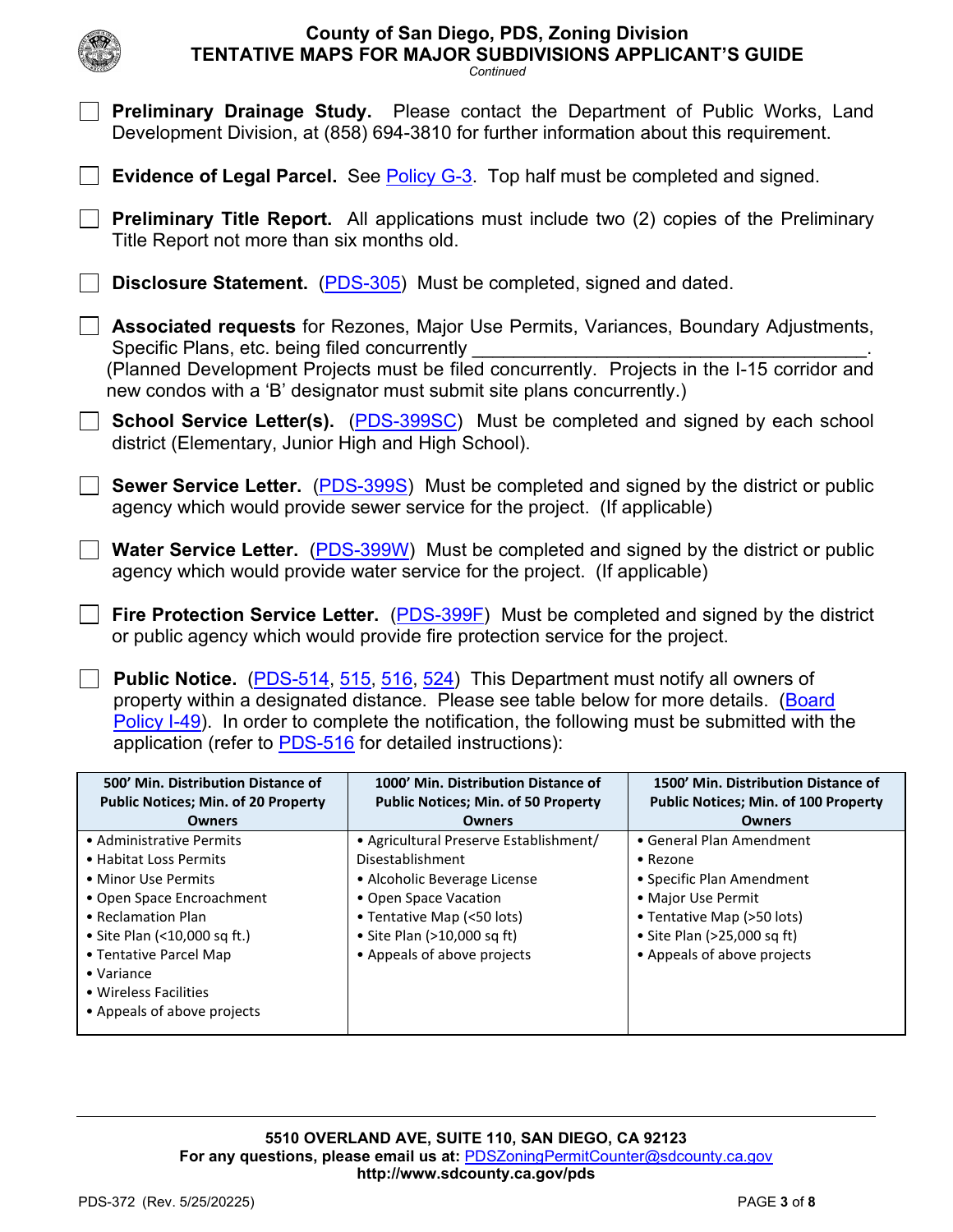| <b>County of San Diego, PDS, Zoning Division</b>               |  |
|----------------------------------------------------------------|--|
| <b>TENTATIVE MAPS FOR MAJOR SUBDIVISIONS APPLICANT'S GUIDE</b> |  |

*Continued*

| a. | Separate sheets (11" x 17") of the San Diego County Assessor's Map(s) showing<br>the entire project site outlined in red with a green line encircling the property at a<br>designated distance (feet) from the property line. See table above for more details<br>about your application's designated distance. Each parcel lying wholly or in part<br>within the designated distance shall have its number highlighted in yellow.<br>Assessor's maps must be 11" x 17" (full size) at true scale and not reduced. |
|----|--------------------------------------------------------------------------------------------------------------------------------------------------------------------------------------------------------------------------------------------------------------------------------------------------------------------------------------------------------------------------------------------------------------------------------------------------------------------------------------------------------------------|
|    | b. Typed list of all affected property owners (parcels highlighted in yellow above) by<br>Assessor's Parcel Number with name and address. Minimum property owners as<br>shown in table above. (The addresses must be of the property owner and not the<br>lessee or renter.)                                                                                                                                                                                                                                       |
|    | c. One set of stamped and addressed (typed) plain (no letterhead) envelopes $4\frac{1}{4}$ " x<br>$9\frac{1}{2}$ " "business" size) for each property owner on the list. If a property owner has<br>several parcels you need only submit one envelope. No enclosed business cards<br>are allowed. Planning & Development Services will provide the return address at<br>intake.                                                                                                                                    |
|    | <b>Completed Public Notice Certification.</b> (PDS-514) This form, signed by the applicant,<br>certifies that the names and addresses submitted with the Public Notice Package are from<br>the latest adopted San Diego tax roll. You should be aware that if any of this information is<br>incorrect, the processing may be delayed.                                                                                                                                                                              |

**Supplemental Public Notice.** [Board Policy I-49,](http://www.sdcounty.ca.gov/cob/docs/policy/I-49.pdf) Items 2 and 3, pertains to notification of apartment building and mobilehome park residents. Comply with the requirements listed in the Supplemental Public Notice Procedure [\(PDS-298\)](http://www.sdcounty.ca.gov/pds/zoning/formfields/PDS-PLN-298.pdf) and submit a completed Supplemental Public Notice Certification [\(PDS-299\)](http://www.sdcounty.ca.gov/pds/zoning/formfields/PDS-PLN-299.pdf).

**L.** Vicinity Map and Project Summary. **[PDS-524](http://www.sdcounty.ca.gov/pds/zoning/formfields/PDS-PLN-524.pdf)** must be completed and a vicinity map prepared according to the instructions.

**Condominium Conversions, additional requirements.** (See Sect. 66427.1 of the State Subdivision Map Act.) Refer to [PDS-312](http://www.sdcounty.ca.gov/pds/zoning/formfields/PDS-PLN-312.pdf) for further information.

a. Signed affidavit that notice requirements have been met.

b. One set of stamped and addressed envelopes for each apartment unit.

 $\Box$  c. Typed list of current tenants by name, address and unit number.

# **Acknowledgement of Filing Fees and Deposits** [\(PDS-126\)](http://www.sdcounty.ca.gov/pds/zoning/formfields/PDS-PLN-126.pdf).

Applicant must sign the back half of the application to acknowledge that there may be additional deposits required after the initial deposit. This assists the County in seeking full recovery of the processing costs (Board of Supervisors Policy B-29).

**Stormwater Management Plan.** Two (2) copies of a [Stormwater Management Plan.](http://www.sandiegocounty.gov/content/dam/sdc/pds/zoning/formfields/SWQMP-Intake-Form.pdf)

 $\mathcal{L}$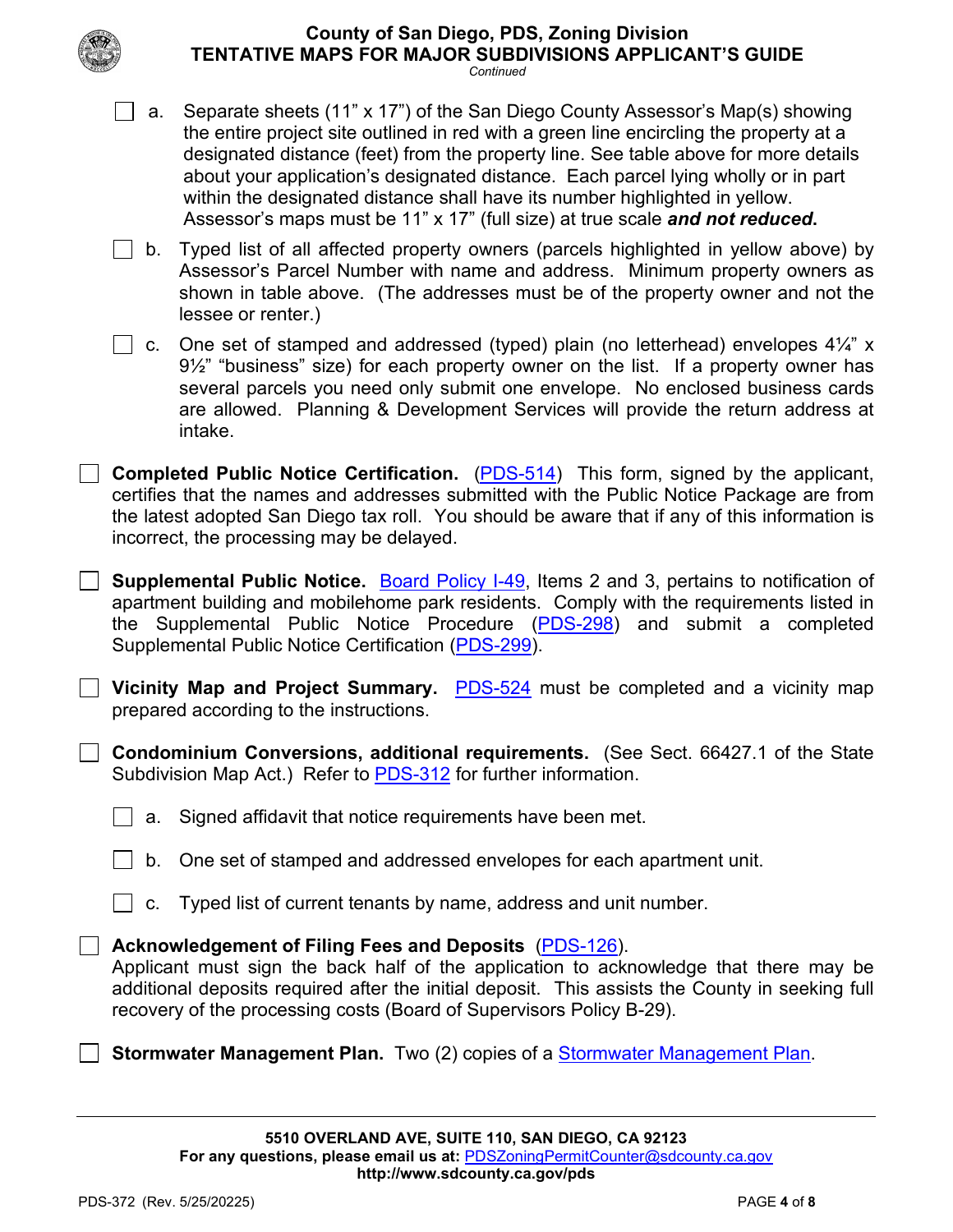*Continued*

**Preliminary Grading Plan.** Five (5) copies of a Preliminary Grading Plan must be filed with each Tentative Map showing graded building site elevations and grading proposed for the creation of feasible building sites on each lot together with driveway access thereto and

| for construction or installation of improvements.                                                                                                                                                                                                       |
|---------------------------------------------------------------------------------------------------------------------------------------------------------------------------------------------------------------------------------------------------------|
| The Preliminary Grading Plan <i>must be on a separate sheet</i> and cannot be<br>incorporated into the Tentative Map for the project.                                                                                                                   |
| <b>PART IV: MAP</b>                                                                                                                                                                                                                                     |
| The Tentative Map will not be accepted for processing if the map does not meet the following<br>requirements:                                                                                                                                           |
| <b>Legible Drawings.</b> The map must be legible. Faded prints which are difficult to read or not<br>possible to reproduce are not acceptable.                                                                                                          |
| <b>Sheet Size.</b> No larger than 36" x 48".                                                                                                                                                                                                            |
| <b>Copies of Map.</b> See coversheet of application; The Director of PDS may require additional<br>prints. All black or blue line prints must be folded to a size not to exceed $8\frac{1}{2}$ " x 11", with the<br>lower right hand corner exposed.    |
| <b>Title Block.</b> Map must be lettered at the top with the words "County of San Diego Tract"<br>followed by a blank space at least 3" (three inches) long and 1" (one inch) high into which<br>the Tentative Map number will be stamped by PDS staff. |
| <b>Area to be defined.</b> The area covered by the Tentative Map must show metes and bounds<br>description, encompassing the lot of final map or parcel map, as applicable.                                                                             |
| <b>North point.</b> Map must show arrow pointing North.                                                                                                                                                                                                 |
| Scale. 1" x 100' or larger scale.                                                                                                                                                                                                                       |
| Vicinity Map. Map must contain a small vicinity map clearly showing the location of the<br>site, the nearest intersection to the site (name of streets), and the distance to the site from<br>the intersection.                                         |
| Assessor's Book, Page and Parcel Number.                                                                                                                                                                                                                |
| Tax Rate Area. Obtained from the County Tax Assessor's Office.                                                                                                                                                                                          |
| Legal description. Sufficient legal description of the land to define the boundaries of the<br>proposed tract.                                                                                                                                          |
| <b>Property owner(s)</b> name, address, telephone number and signature(s).                                                                                                                                                                              |

**Subdivider(s)** name, address, telephone number and signature(s).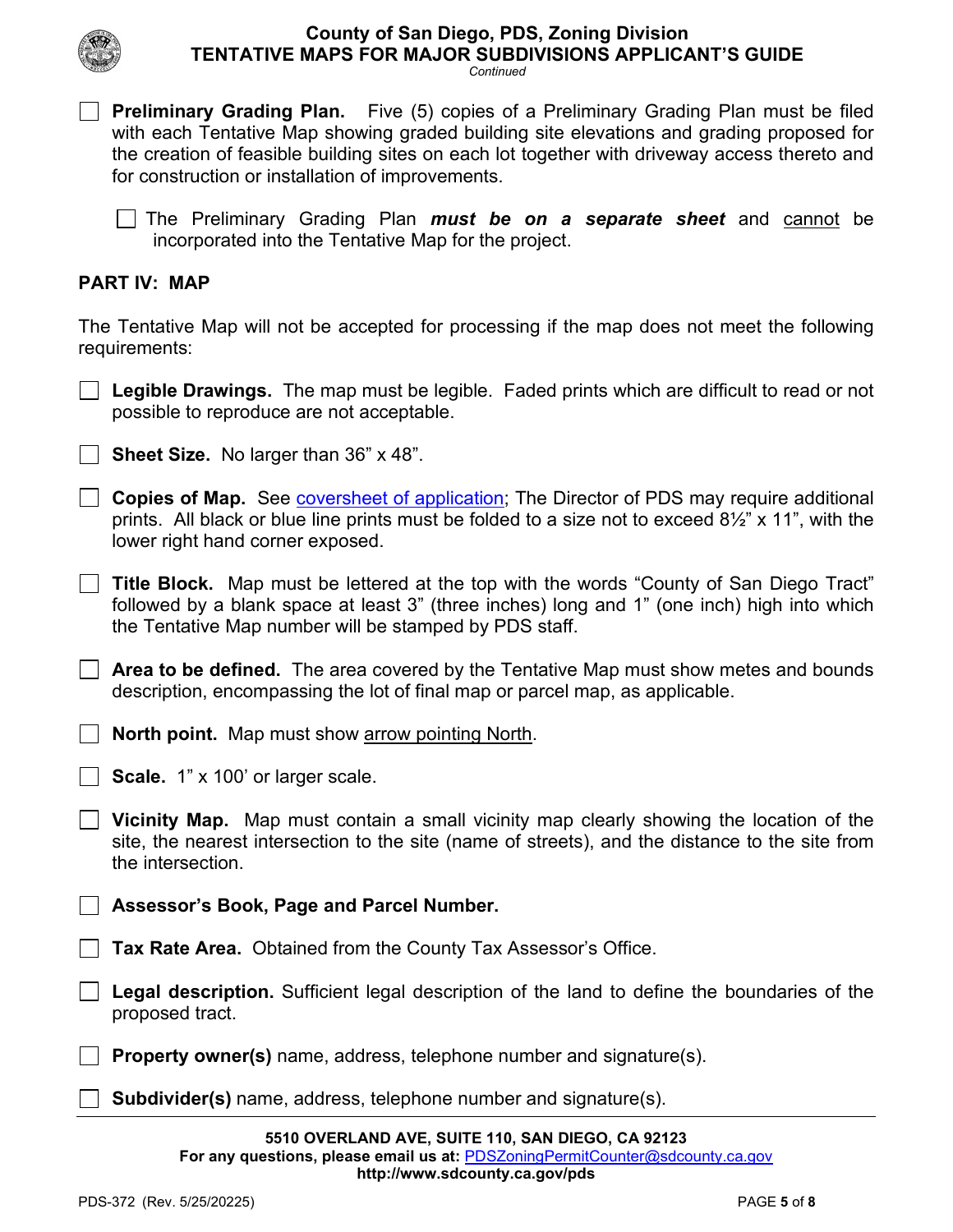

*Continued*

**Name, address, telephone number and signature** of the person who prepared the Tentative Map and, if prepared by a registered civil engineer or a licensed surveyor, their registration number. **Acreage and lots.** Total gross and net acreage for the subdivision as a statement on the map.

a. Gross and net acreage for each lot.

b. Total number of lots proposed.

 $\vert \ \vert$  c. Minimum lot size being created.

**Zoning.** Existing and proposed zoning. (Zoning box with all designators.) Zone boundaries must be shown on the Tentative Map if more than one zone applies.

**General Plan Designation.** If it is a Specific Plan, state the land use designation(s) of the Specific Plan and name the plan area. If it is more than one plan or zone category, categories should be delineated.

**Community Plan or Subregional Plan.** Areas are shown on the Community Plan Map.

**General Plan Slope Analysis Table** (if applicable). Table showing average slope for each parcel.

**Special Assessment Act Statement.** A statement by the subdivider as to whether a request will be made to the Board of Supervisors for permission to initiate proceedings under a special assessment act for construction of any of the subdivision improvements. If such a request will be made, designate the improvements proposed for construction.

**Park Land Dedication Statement.** A statement indicating how the subdivider intends to comply with the Park Land Dedication Ordinance.

**Street Lights.** Location of all street lights proposed to be installed within the subdivision, or a statement indicating the intent of the developer to comply with the requirements specified in the County standards.

**Vesting Tentative Map.** A Vesting Tentative Parcel Map (Sec. 81. 1201 et seq.) shall have printed conspicuously across its face the words "Vesting Tentative Map" (Government Code Section 66452(b)). A Vesting Tentative Map also requires the filing of a complete Site Plan at the same time (Sec. 81.1203b).

**Condominium Map Statement** (if applicable). Statement to read: "This is a map of a condominium project as defined in Section 1350 of the State of California Civil Codes, the maximum number of dwelling units is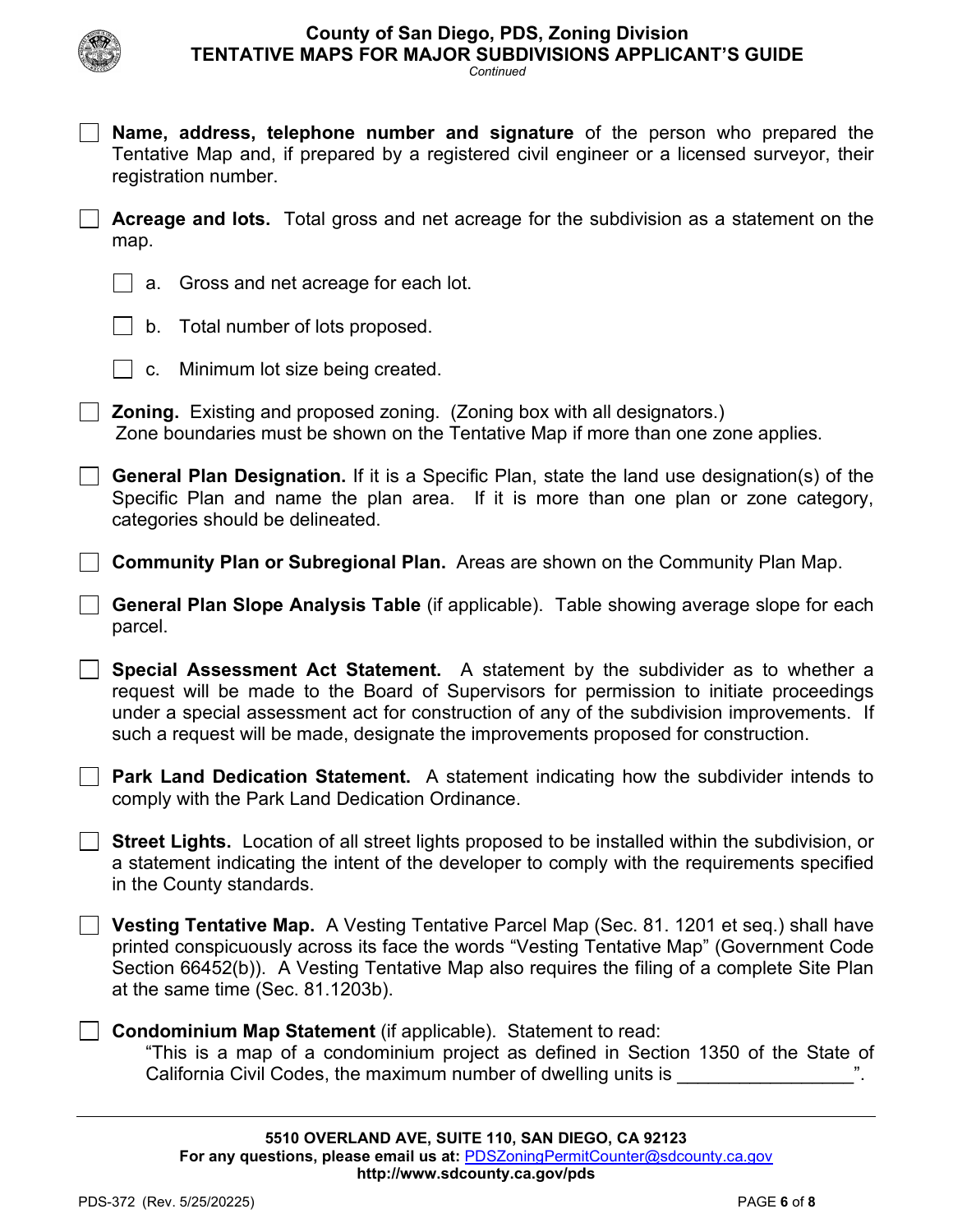

*Continued*

| Condominium conversions and new condominium projects, additional requirements.<br>Show building footprint(s) with labeling of all structures, walkways, recreational facilities,<br>driveways, parking places and trash areas. Indicate by table, the number of dwelling units<br>by number of bedrooms (e.g., 4 studios, 6 one-bedroom, 6 two-bedroom). Number all<br>condominium units in consecutive order. |
|----------------------------------------------------------------------------------------------------------------------------------------------------------------------------------------------------------------------------------------------------------------------------------------------------------------------------------------------------------------------------------------------------------------|
| <b>Solar Access Statement.</b> A note must be placed on the Tentative Map stating:                                                                                                                                                                                                                                                                                                                             |
| "All lots within this subdivision have a minimum of 100 square feet of solar access for<br>each future dwelling/commercial/industrial unit allowed by this subdivision (with the<br>exception of parcel[s] [2015]                                                                                                                                                                                              |
| When parcels less than one acre are proposed, the statement must be signed by a<br>registered civil engineer or licensed land surveyor. A statement supporting the exception of<br>any lot/parcel from solar access must also be signed by a registered engineer or land<br>surveyor.                                                                                                                          |
| <b>Topography.</b> Adequate topography within the proposed subdivision and 100 feet beyond<br>the subdivision boundaries, together with a note indicating the source of the data used.                                                                                                                                                                                                                         |
| <b>District.</b> Name of all districts which will provide services to the subdivision:                                                                                                                                                                                                                                                                                                                         |
| <b>Sewer</b> (or on septic)                                                                                                                                                                                                                                                                                                                                                                                    |
| <b>Water</b> (or wells)                                                                                                                                                                                                                                                                                                                                                                                        |
| <b>Fire</b>                                                                                                                                                                                                                                                                                                                                                                                                    |
| <b>Schools</b> (Elementary, Junior, High)                                                                                                                                                                                                                                                                                                                                                                      |
| <b>Street Lighting</b><br><b>Other</b> (as applicable)                                                                                                                                                                                                                                                                                                                                                         |
| Number of lots in consecutive order including private streets and common lots.                                                                                                                                                                                                                                                                                                                                 |
| Dimensions of all property lines (the subdivision and the lots/parcels).                                                                                                                                                                                                                                                                                                                                       |
| <b>Acreage</b> (gross and net) of each lot.                                                                                                                                                                                                                                                                                                                                                                    |
| The widths and approximate locations of all existing and proposed<br>Easements.<br>easements, including rights-of-way, whether public or private, recorded or unrecorded.                                                                                                                                                                                                                                      |
| Locations, name and existing widths of all highways, streets or traveled ways within 100                                                                                                                                                                                                                                                                                                                       |
| feet of the exterior boundary of the proposed subdivision.                                                                                                                                                                                                                                                                                                                                                     |